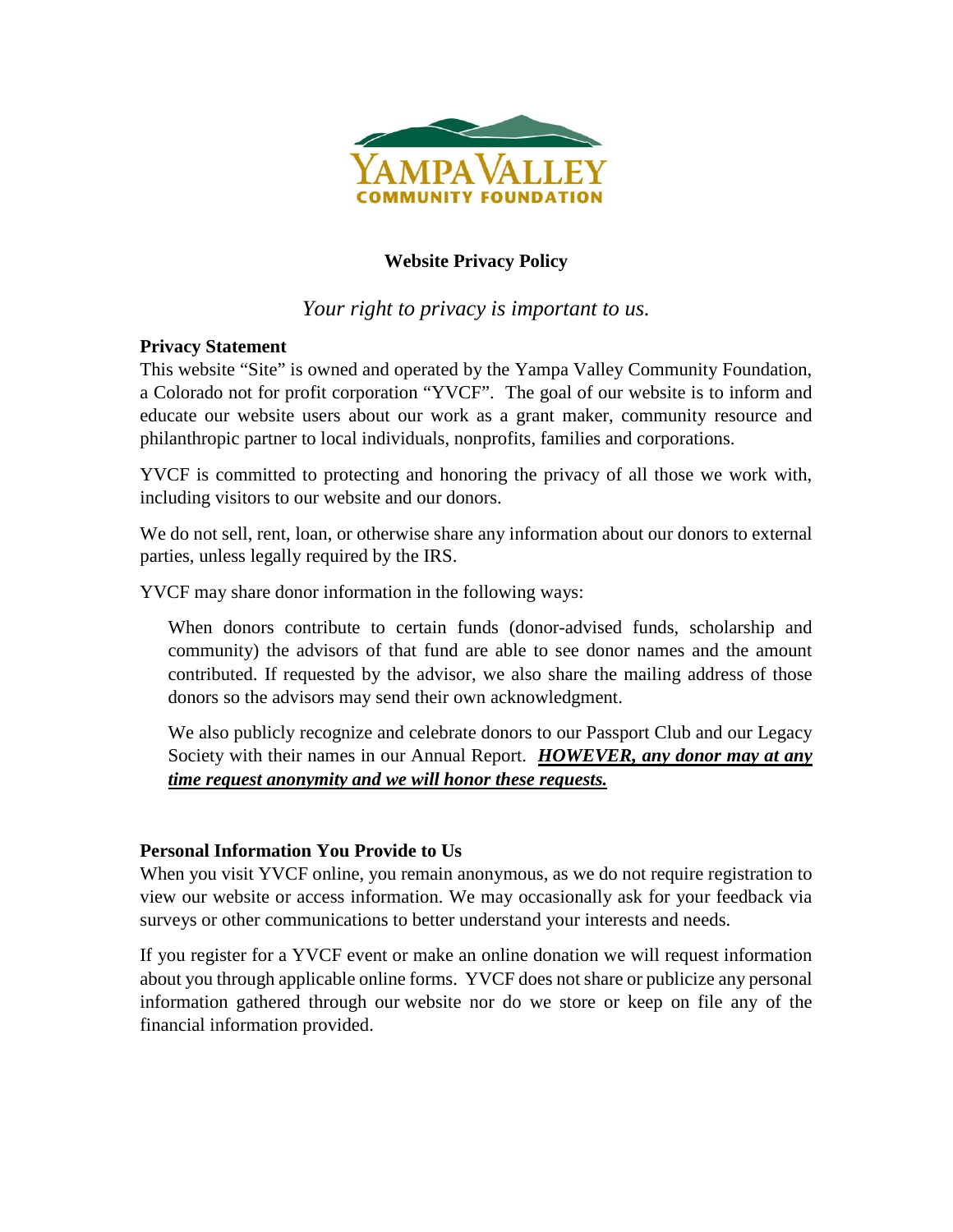# **With Whom Do We Share the Personal Information We Collect Through Our Site**

# **Our Service Providers**

We may share your personal information with service providers that perform services on our behalf, for example, companies that help process credit card payments. Such service providers are required by contract to protect the confidentiality of the personal information we share with them and to use it only to provide the specific services on our behalf.

# **Government and Legal Disclosures**

We may disclose the personal information we collect through this Site, when we, in good faith, believe disclosure is appropriate to comply with the law (or a court order or subpoena); to prevent or investigate a possible crime, such as fraud or identity theft; to enforce our Terms and Conditions or other agreements that govern your use of this Site; or to protect the rights, property or safety of our organization, our users, or others or to address audit matters.

# **Public Information**

YVCF provides a number of documents for public information as required by the IRS and in the interest of transparency. These documents may be viewed at [https://yvcf.org/about](https://yvcf.org/about-us/financials-and-policies/)[us/financials-and-policies/](https://yvcf.org/about-us/financials-and-policies/) and include:

- IRS Forms 990 and affiliated schedules for the past three years
- Exemption letter from the IRS
- Audited Financial Statements for the past three years

Lists of our donors, other than those published in our Annual Report, are not available to the public.

## **Website Use Information**

## **What are Cookies?**

Our Site uses "cookies" to help provide the best possible online experience for our visitors. A cookie is a text file that is stored by your web browser on your system's hard drive. Besides cookies, YVCF may use web beacons, tracking pixels and other tracking technologies when you visit our website at [www.yvcf.org,](http://www.yvcf.org/) including any other media form, media channel, mobile website or mobile application related to or connected to our Site. Usage of a cookie is in no way linked to any personally identifiable information on our Site.

# **Links to Other Websites**

Our Site may contain links to other websites. However, once you have used these links to leave our site, please note that YVCF does not have any control over the other websites and is not responsible for the use and protection of any information that you give to other websites. You should exercise caution and review the privacy statement applicable to the websites in question.